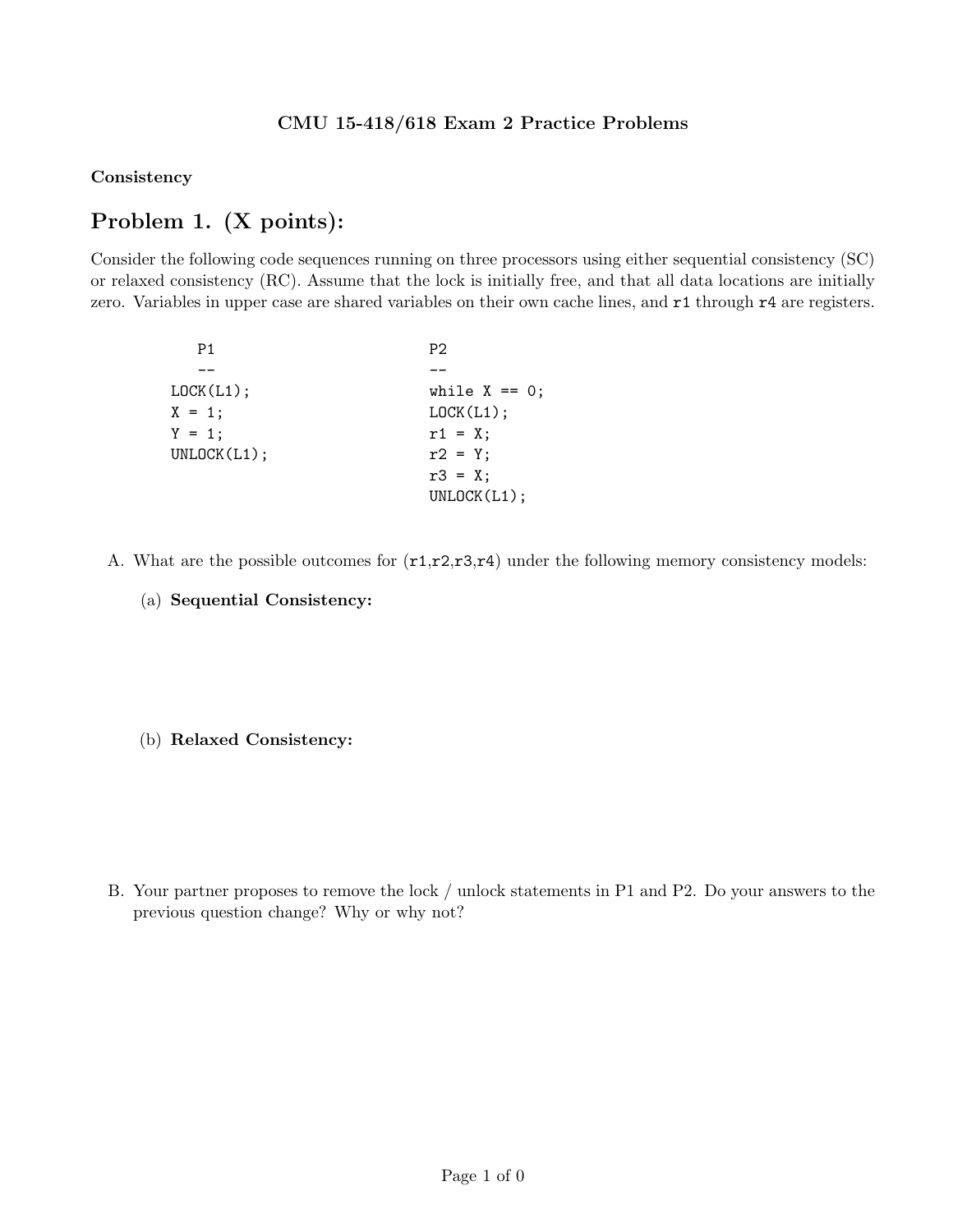#### Miscellaneous Questions

## Problem 2. (X points):

A. You are working on parallelizing a matrix-vector multiplication, and try creating a result vector for each thread (p). Your code then has each thread sum a subset  $(n/p)$  of rows (n) out of each result vector. However, you find that the performance is unchanged as you increase the number of threads. What algorithmic flaw is present in this approach?

B. Recall that the semantics of cilk spawn are that the spawned function is executed in a logically asynchronous thread of control that may or may not run in parallel with execution of the caller. Also recall that the *implementation of Cilk work scheduling* always runs the child (spawned) function first.

Consider the following two implementations of a parallel for loop in Cilk.

```
/* implementation 1 */
for (int i=0 i< N; i++)cilk_spawn myfunction(i);
/* implementation 2 */
void genwork(int start, int end) {
  while (start < end - GRANULARITY) {
    int mid = (end + start) / 2;
    cilk_spawn genwork(start, mid);
    start = mid;
  }
  for (int i=start; i<end; i++)
    myfunction(i);
}
genwork(0, N); // launch all work
```
Give one reason why implementation 2 might give better performance than implementation 1 on a parallel machine. (Your answer should be precise and refer to how the two programs would be scheduled by the Cilk runtime.)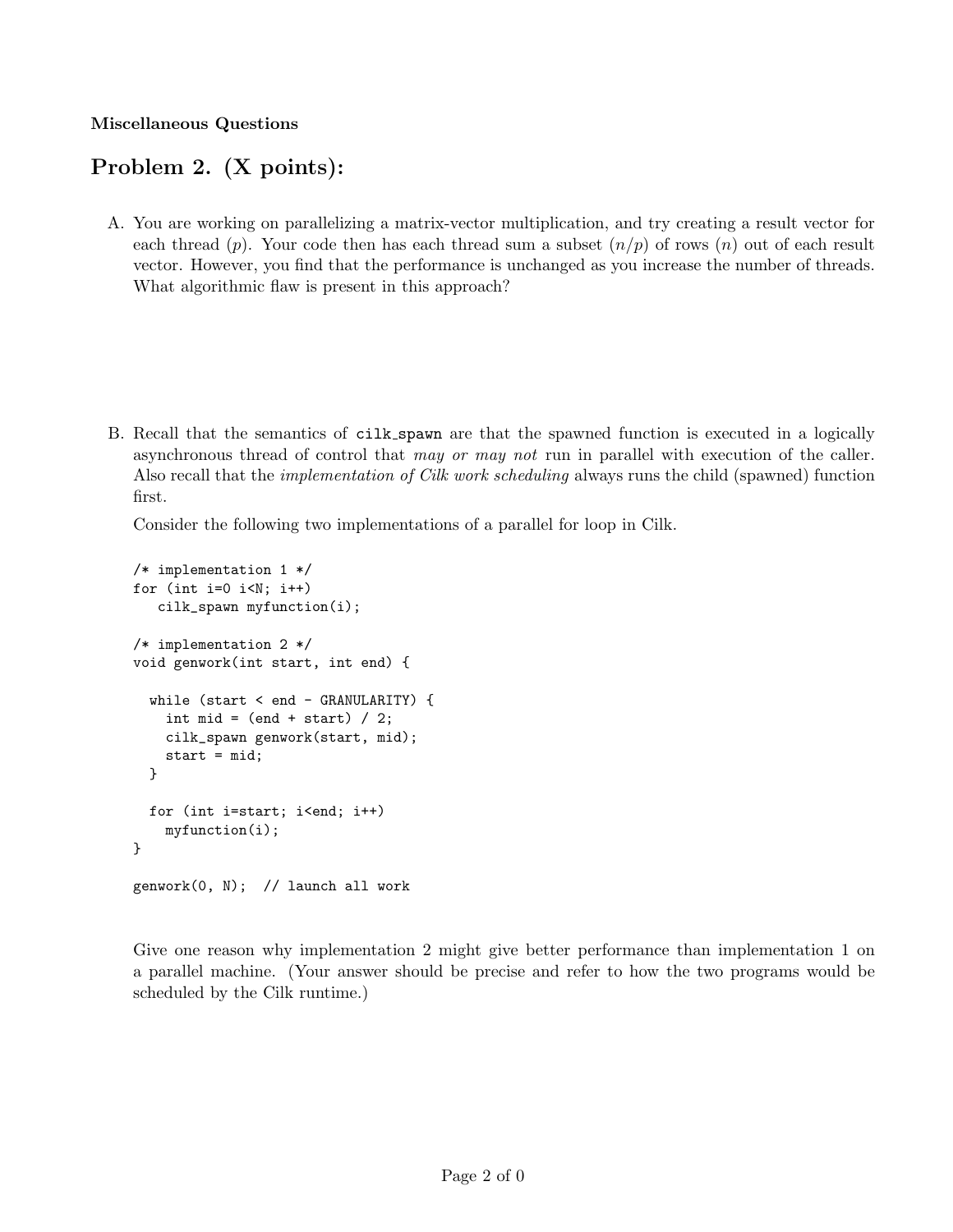C. Graph algorithms often have low arthimetic intensity. Desribe a cause and a possible mitigation.

D. The following figure shows the speedup of parallel workloads with asymmetric processors. Along the black dashed line are the maximum speedup for different levels of parallelism. Describe how the maximum speedup points relate between the percentage of core area devoted to the "fat" core and to the percentage of parallelism of the program.

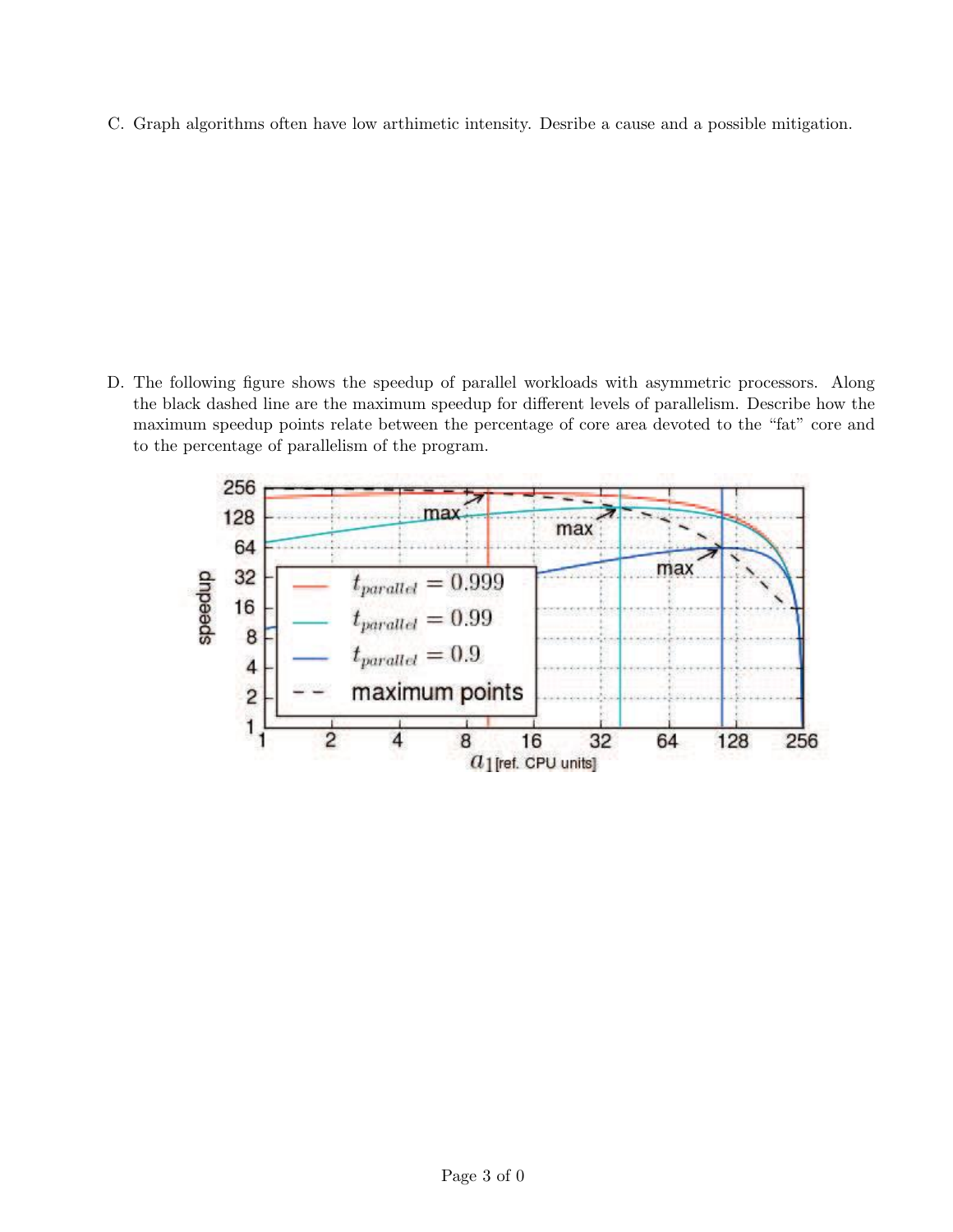E. In the quake simulation, one of the approaches was LMV, using locks to protect the result vector as each thread added its results. At the time, they explored increasing the number of locks, such that each lock would protect smaller chunks of the vector. You are asked to port this code to the Xeon PHI with a vector length of 1 billion. How can you minimize the overhead and contention to sum the results?

F. What is the motivation for a content distribution network (CDN)? Why do Facebook images get served to your browser by a CDN but your main news feed is not?

G. Domain-Specific Programming on Graphs: Recall that during our lecture on graph DSLs, we discussed the fact that the size of the graph was a major concern. Assume that 32 bytes of data is associated with each vertex, and that 32 bytes of data is associated with each edge. Which of the following statements is more likely to be true?

A: The total amount of *edge* data is probably much larger than the total amount of vertex data.

**B:** The total amount of *vertex* data is probably much larger than the total amount of edge data.

Enter your answer here:

H. Give justification for your answer above.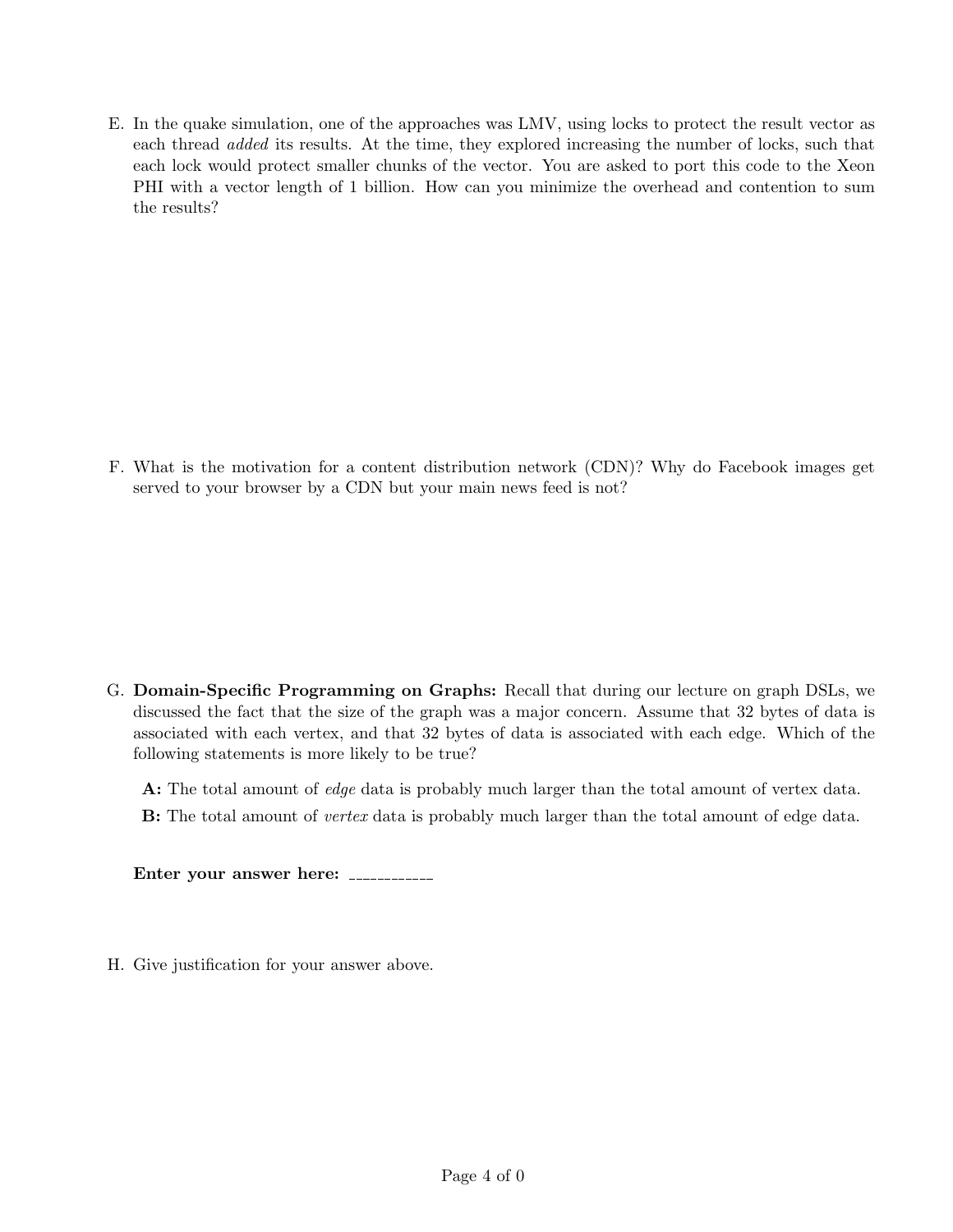### Synchronization

### Problem 3. (X points):

A. What is the ABA probem that can occur in lock-free data structure implementations? How is that problem corrected?

B. Instead of using atomic compare-and-exchange, some architectures support LL/SC. Would a lock-free data structure using LL/SC be suspectible to the ABA problem? Why or why not?

C. What coherence state(s) are required for executing an atomic test-and-set? Why?